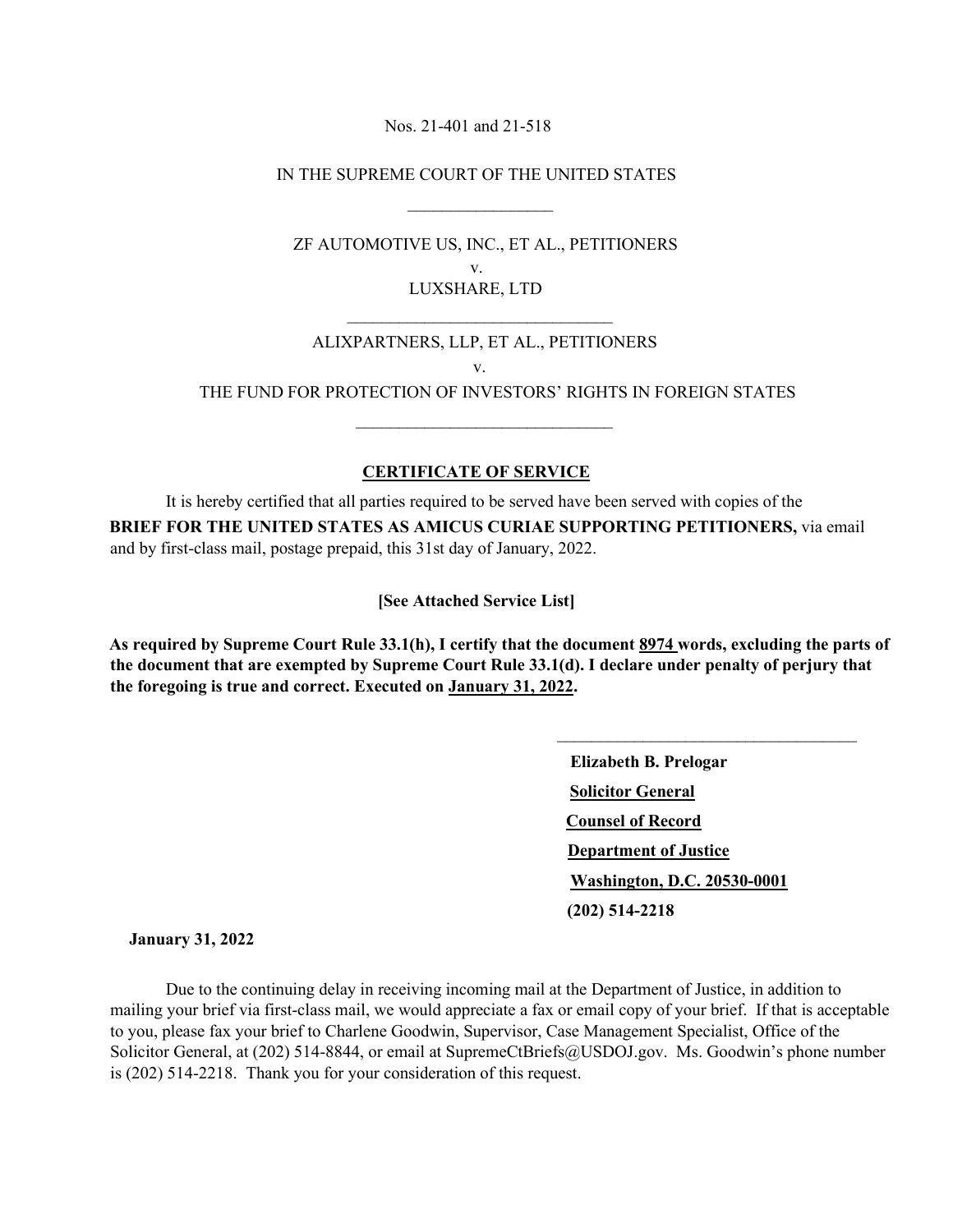21-0401 ZF AUTHOMOTIVE US, INC, ET AL. LUXSHARE, LTD.

> JOSEPH T. BAIO WILKIE, FARR & GALLAGHER 787 SEVENTH AVENUE NEW YORK, NY 10019 212-728-8000 JBAIO@WILLKIE.COM

JEFFREY S. BUCHOLTZ KING & SPALDING LLP 1700 PENNSYLVANIA AVENUE, NW SUITE 200 WASHINGTON, DC 20006-4707 202-737-0500 JBUCHOLTZ@KSLAW.COM

ANDREW RHYS DAVIES ALLEN & OVERY LLP 1221 AVENUE OF THE AMERICAS NEW YORK, NY 10020 212-610-6300 ANDREWRHYS.DAVIES@ALLENOVERY.COM

KATHERINE BURGHARDT KRAMER DGW KRAMER LLP ONE ROCKEFELLER PLAZA SUITE 1060 NEW YORK, NY 10020 917-888-2585 KKRAMER@DGWLLP.COM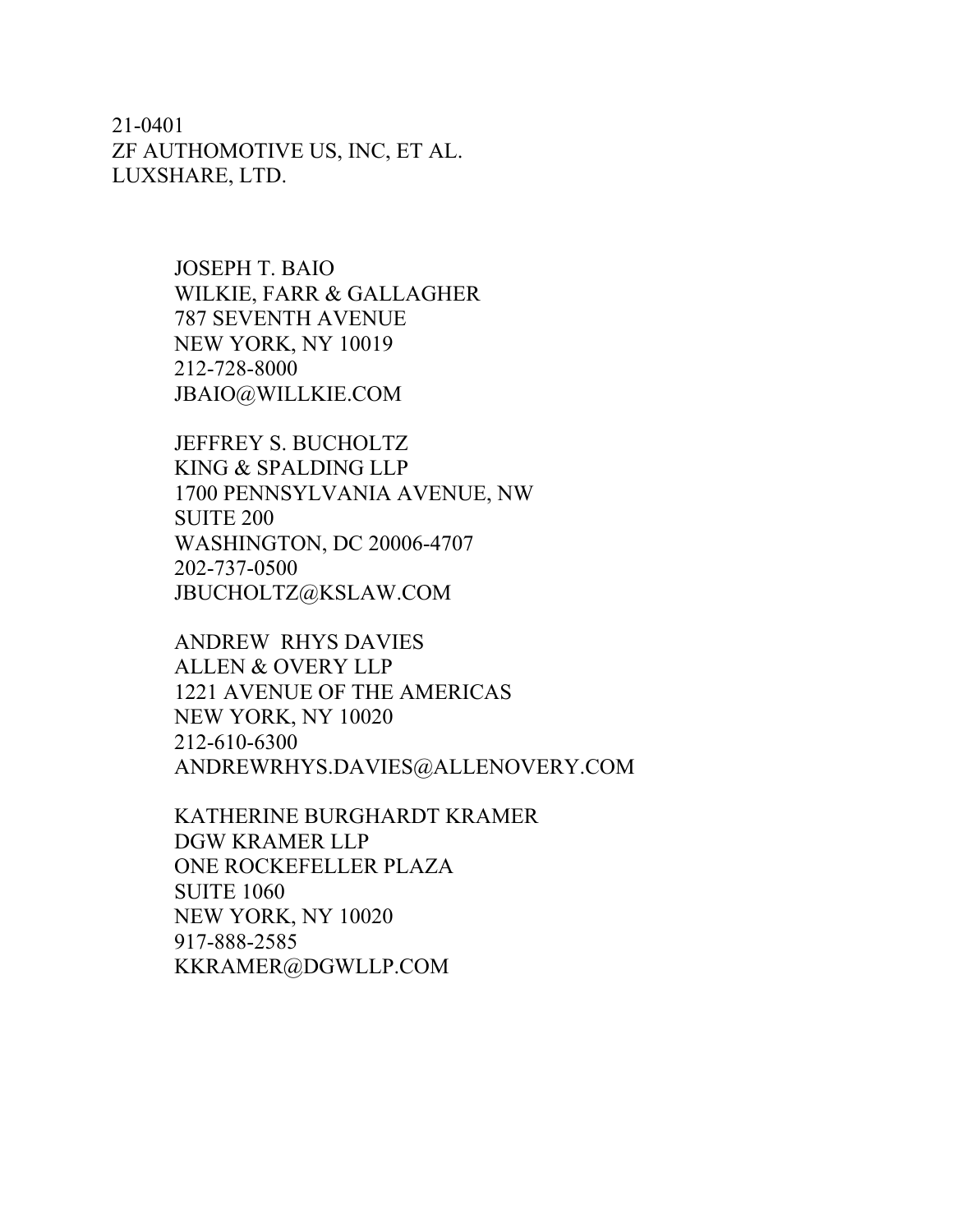ROMAN MARTINEZ V LATHAM & WATKINS LLP 555 11TH STREET, NW WASHINGTON, 20004 2026373377 ROMAN.MARTINEZ@LW.COM

ROBERT PAUL PARKER ROTHWELL, FIGG, ERNST & MANBECK, P.C. 607 14TH ST. NW SUITE 800 WASHINGTON, DC 20005 202-783-6040 RPARKER@RFEM.COM

PETER BOWMAN RUTLEDGE 215 MORTON AVENUE ATLANTA, GA 30605 706-206-7183 BORUTLEDGE70@GMAIL.COM

MARK THOMAS STANCIL WILLKIE FAR & GALLAGHER LLP 1875 K STREET, NW WASHINGTON, DC 200006 202-303-1133 MSTANCIL@WILLKIE.COM

ALEXANDER ATHAN YANOS ALSTON & BIRD LLP 90 PARK AVE. NEW YORK, NY 10016 212-210-9584 ALEX.YANOS@ALSTONB.COM